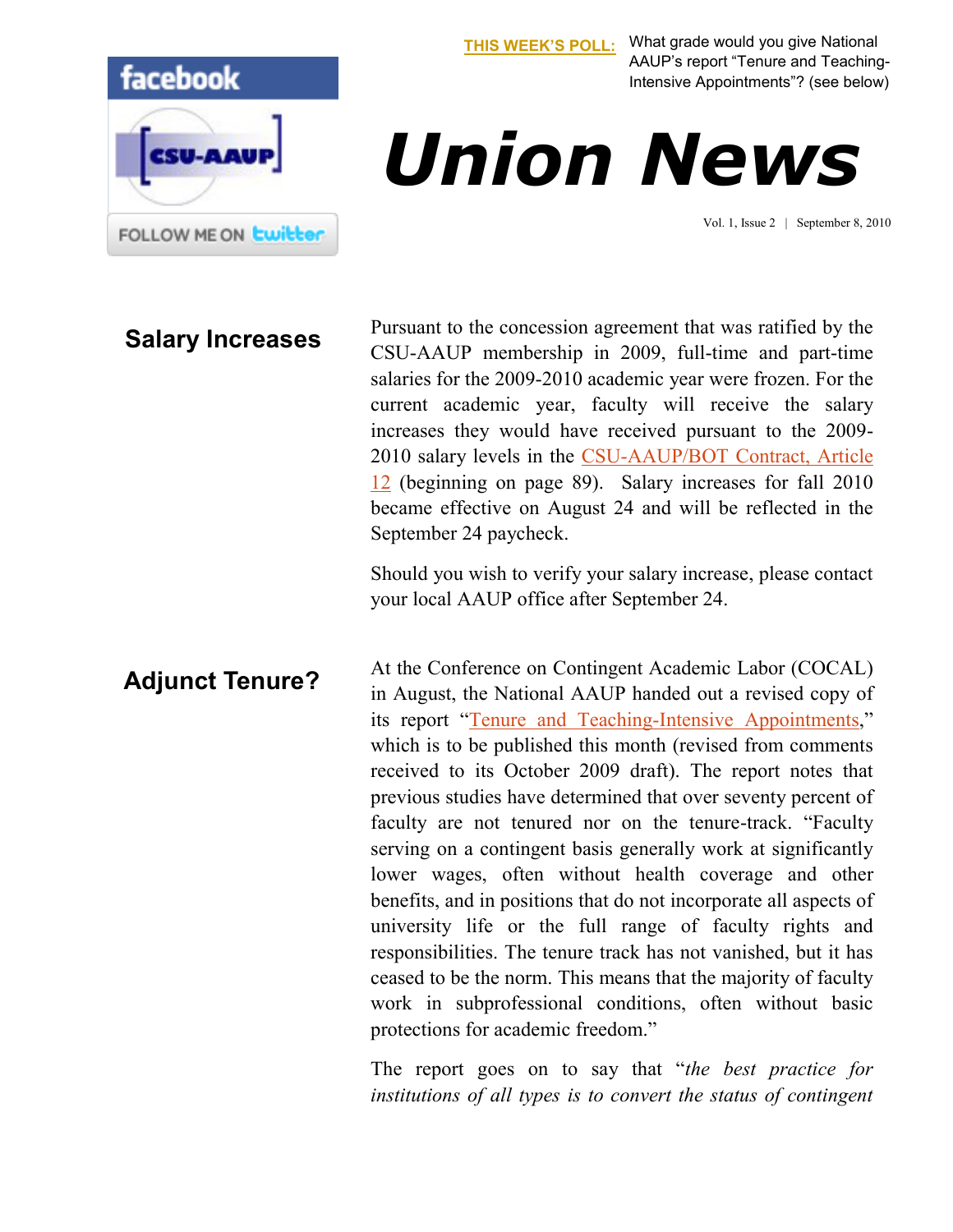*appointments to appointments eligible for tenure with only minor changes in job description*. This means that faculty hired contingently with teaching as the major component of their workload will become tenured or tenure-eligible primarily on the basis of successful teaching." Further, the report states that "for faculty who wish to remain in the profession on a parttime basis over the long term, *we recommend as best practice fractional positions, including fully proportional pay, that are eligible for tenure and benefits, with proportional expectations for service and professional development*."

The report concludes with conversation practices and proposals.

The State Employee Bargaining Agent Coalition (SEBAC), which represents all sate employee union members on matters of health and retirement benefits, filed a [grievance](http://www.csuaaup.org/wp-content/uploads/2010/07/ARPgrievance.pdf) last fall alleging that the state "improperly steered" some employees into the Alternate Retirement Program (ARP). A hearing was held on this grievance on May 11.

At the hearing, SEBAC Attorney Dan Livingston divided the grievants into categories and explained the different remedy for each category:

- Category IA- Individuals who were told that they had no choice that there was only one retirement available, and that was ARP.
- Category IB- Individuals who were told there were  $\bullet$ two choices, but would only be hired if they chose ARP
- Category II– Individuals who received inadequate information about the different retirement programs, were not informed that it was an irrevocable choice, and/or were given inadequate time to make the choice.

The remedy sought for Categories IA and B is to allow the affected employees the opportunity to switch to SERS. The state would make the necessary contributions to the SERS tier that was available to the employee at the time of hire and the employee would return the 8% employer contributions for the ARP. The remedy sought for category II is to allow the

## **Alternate Retirement Program (ARP) Updates**